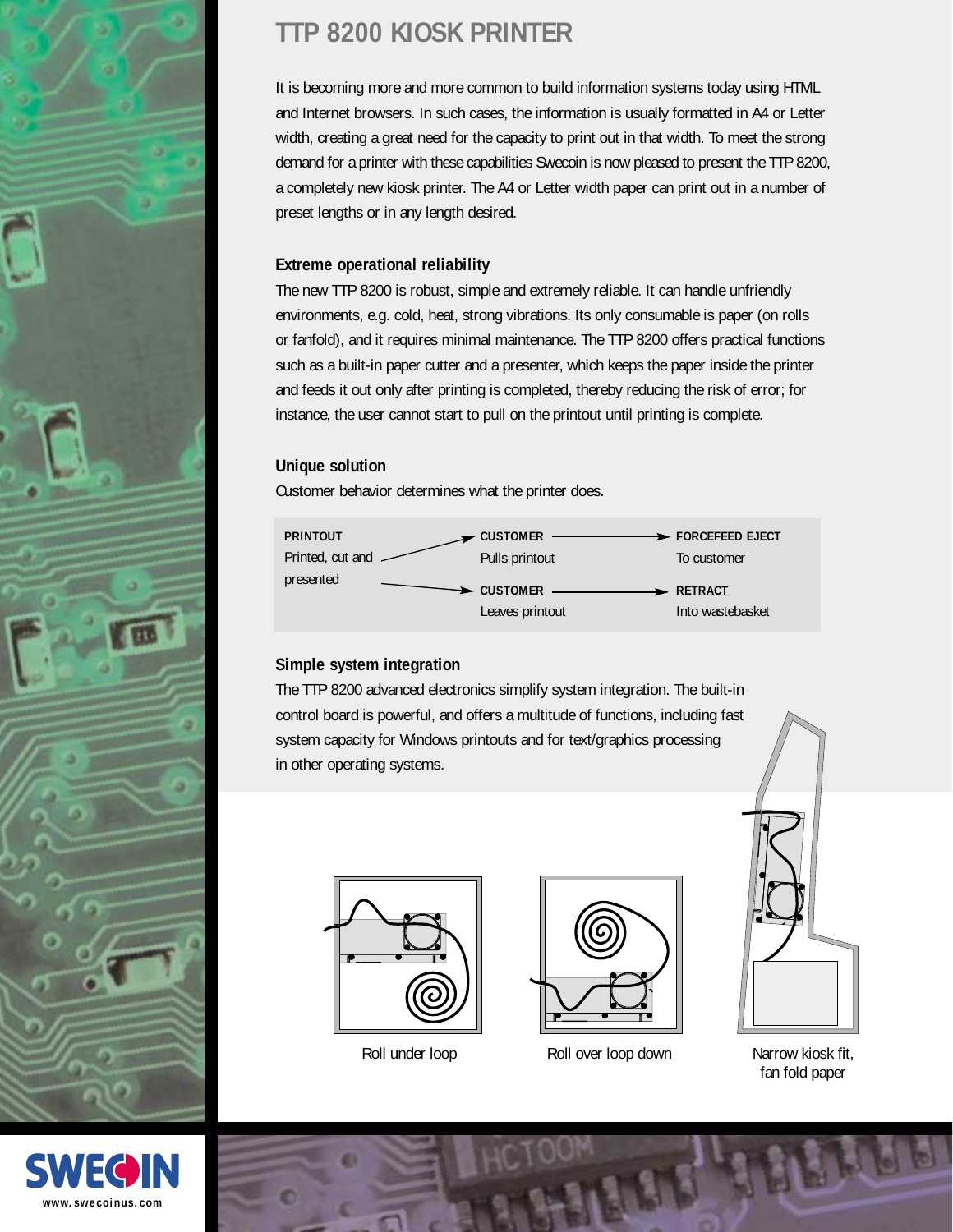

#### **Applications**

- Internet kiosks
- Information terminals
- Multimedia kiosks
- ATM/Statement printers
- Form printing
- Employment kiosks

#### **The TTP 8200 is a complete flexible printing concept.**

Every aspect of kiosk printing is addressed, from mounting position, to paper handling, to power supply, and much more. For instance the available roll holders make it possible to fit rolls of up to 150 mm behind the printer, but also both 150 mm and 250 mm rolls under the printer. The ingenious roll holder fits both roll sizes without being larger than a 150 mm holder. There is no limitation to kiosk design when using a Swecoin kiosk printer.

### **Swecoin TTP 8200 features**

| Fast:              | 14 pages/minute (A4 length)                                                                                                            |
|--------------------|----------------------------------------------------------------------------------------------------------------------------------------|
| Reliable:          | Direct-drive print platen, paper as the only consumable,<br>and sensors that report every move to the host                             |
| Helpful:           | Presents only a small part of the paper to the customer.<br>then the pull detector senses when the paper is pulled, and auto-ejects it |
| Litter reducing:   | Retract function pulls back uncollected pages and discards<br>them in a waste receptacle inside the kiosk                              |
| Small:             | 286 x 78 x 171 mm (W x H x D) 4.8 kg                                                                                                   |
| Thin-kiosk fit:    | Optional eject paths for vertical mounting in kiosks as narrow as 80 mm                                                                |
| Easily integrated: | Parallel, USB and serial interfaces, plus drivers for all Windows versions and Linux                                                   |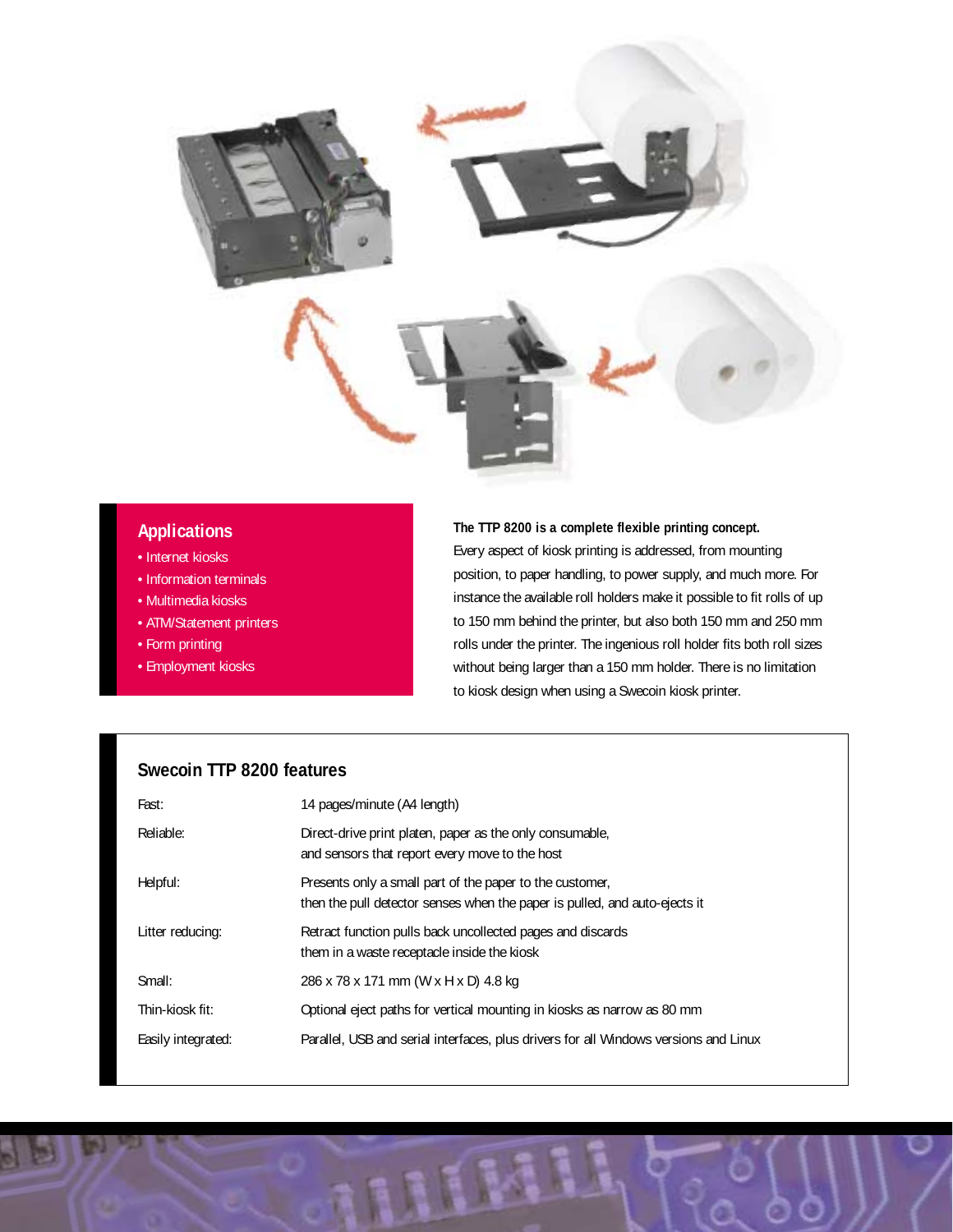#### **TTP 8200 kiosk printer**

| <b>Technical data</b>           |                                                                                                                                                                                        |
|---------------------------------|----------------------------------------------------------------------------------------------------------------------------------------------------------------------------------------|
| <b>PRINT DATA</b>               |                                                                                                                                                                                        |
| Print width                     | 216 mm (1728 dots for 203 dpi version and 2560 dots for 300 dpi version)                                                                                                               |
| Print method                    | Direct thermal line print                                                                                                                                                              |
| Print speed                     | Up to 100 mm/second                                                                                                                                                                    |
| Printer control                 | Drivers for Win 95/98/ME/XP, Win NT4/2000, Linux and Macintosh.<br>Direct addressing through ESC commands                                                                              |
| Resolution                      | 8 dots/mm (203 dpi) or 12 dots/mm (300 dpi) depending on model                                                                                                                         |
| Interface                       | Parallel IEEE-1284, USB and RS 232 Serial                                                                                                                                              |
| <b>PAPER HANDLING</b>           |                                                                                                                                                                                        |
| Paper width                     | A4 (210 mm) or Letter (8.5")                                                                                                                                                           |
| Paper supply                    | Roll or fanfold                                                                                                                                                                        |
| Paper control                   | Integrated paper end sensor. Connector for paper-near-end and weekend sensors.                                                                                                         |
| Paper separation                | Guillotine cutter                                                                                                                                                                      |
| Presenter                       | Looping presenter. Programmable eject length in 6mm steps. Pull-detector for<br>automatic motorized eject when customer pulls on document.                                             |
| Retract and retain              | Throws uncollected printouts in a wastebasket inside the kiosk to avoid littering.                                                                                                     |
| <b>MISCELLANEOUS</b>            |                                                                                                                                                                                        |
| Typical throughput              | 14 pages/ minute (A4 length)                                                                                                                                                           |
| Dim. without roll holder        | 286x78x171 mm (W x H x D)                                                                                                                                                              |
| Weight without paper roll       | 4.8 kg approx.                                                                                                                                                                         |
| Type fonts                      | 8 bitmap fonts can be stored. Bold, Underline, Reverse, Multiple height and width.                                                                                                     |
| Character sets                  | ISO 8859-I (ANSI)                                                                                                                                                                      |
| Bar codes                       | Code 39 through use of Code 39 font, other bar codes on request                                                                                                                        |
| Control board                   | 32 bit microcontroller, 1 MB Flash PROM, 512 kB RAM                                                                                                                                    |
|                                 | Power supply requirements 24 Vdc ±10%. Idle 150mA. Printing average 6A, peak 12A                                                                                                       |
| Safety                          | CE, UL, cUL                                                                                                                                                                            |
| Environmental                   | 0 to +50°C, 35 to 75% rel. humidity, non-condensing                                                                                                                                    |
| Life expectancy/<br><b>MTBF</b> | • Print head: More than 50 km paper. 100 million pulse lines (typically).<br>• Cutter: 500,000 cuts (typically) • Control board: 40,000 hours<br>• MTBF: 170,000 printouts (typically) |

*Specification subject to changes without notice.*